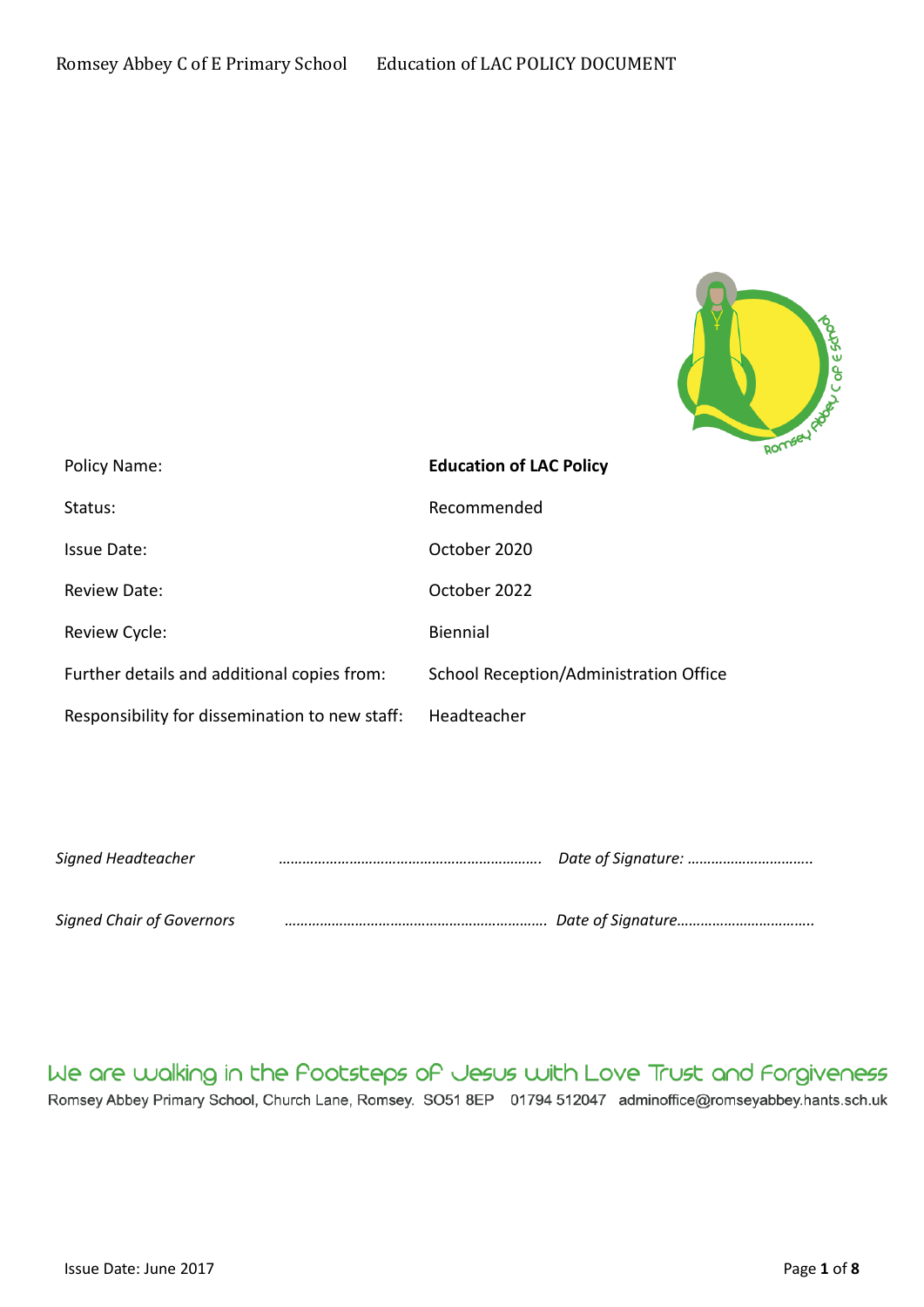# **Contents**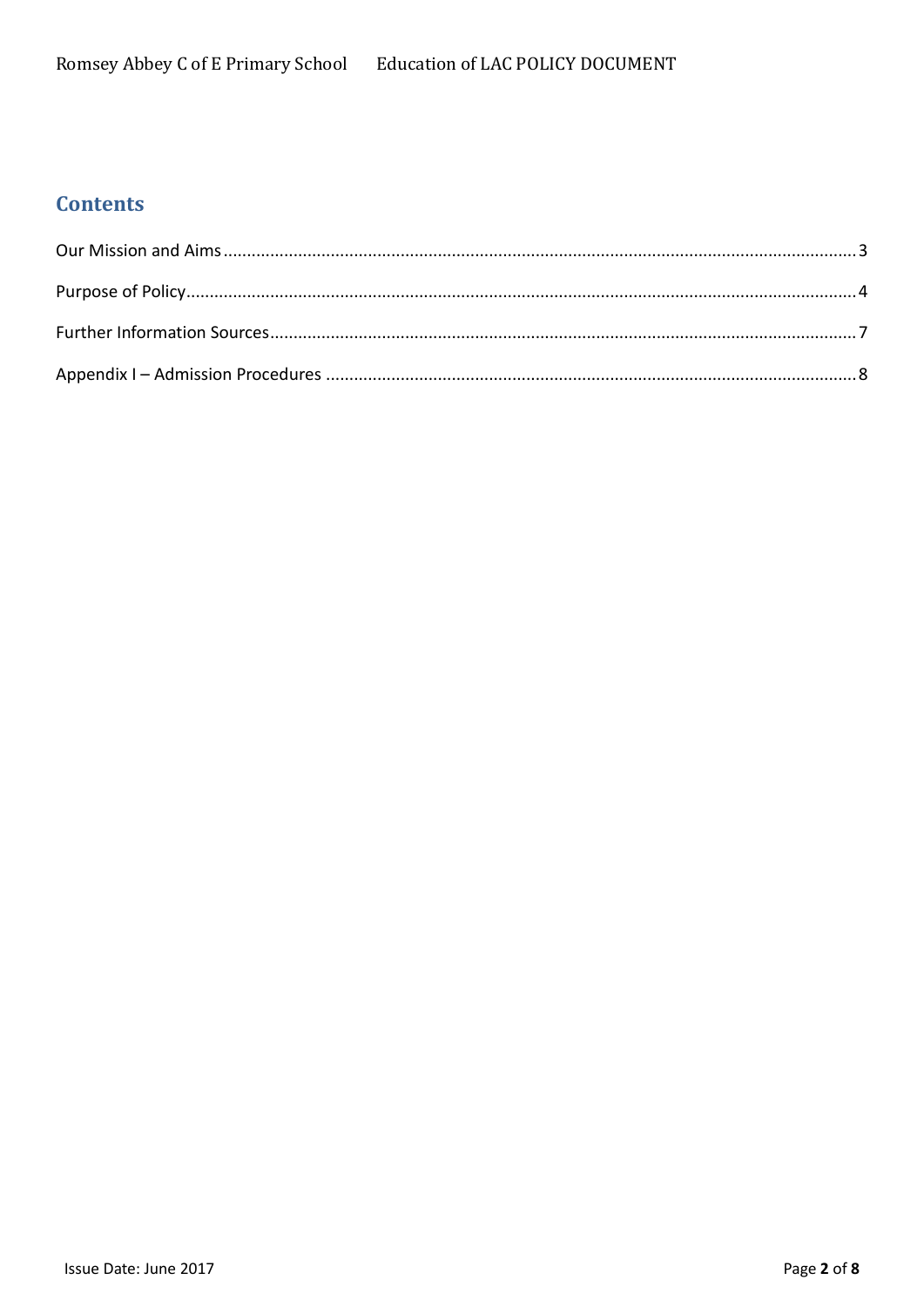### <span id="page-2-0"></span>**Our Mission and Aims**

At Romsey Abbey Church of England Primary we believe that a world of opportunity lies at our feet. We see our role as a school as instilling in learners the confidence to enable success and relish challenge. We help children, families and staff to learn how to demonstrate love and grow in our ability to forgive each other, to aspire to be the best we can be. We feel it is important to both rejoice in our own success and equally in the success of others.

As a church school, we are shaped around our common values to, "walk in the footsteps of Jesus in love, trust and forgiveness", and we are committed to shape our whole school life around these values and to make them a reality throughout the life of the school.

#### **Our School Aims are to:**

Build a culture and ethos of support and respect, inclusive of language, ethnicity, ability and gender.

Create a healthy, safe environment through relationships, resources and opportunities which are accessible to all.

Provide an outstanding curriculum and learning environment that inspires, achieves the highest standards, creates a spirit of adventure, reflects culture and community and builds confident and independent learners.

Strive to build systems of communication that ensure all members of the school family have opportunities to contribute ideas and knowledge that will be valued.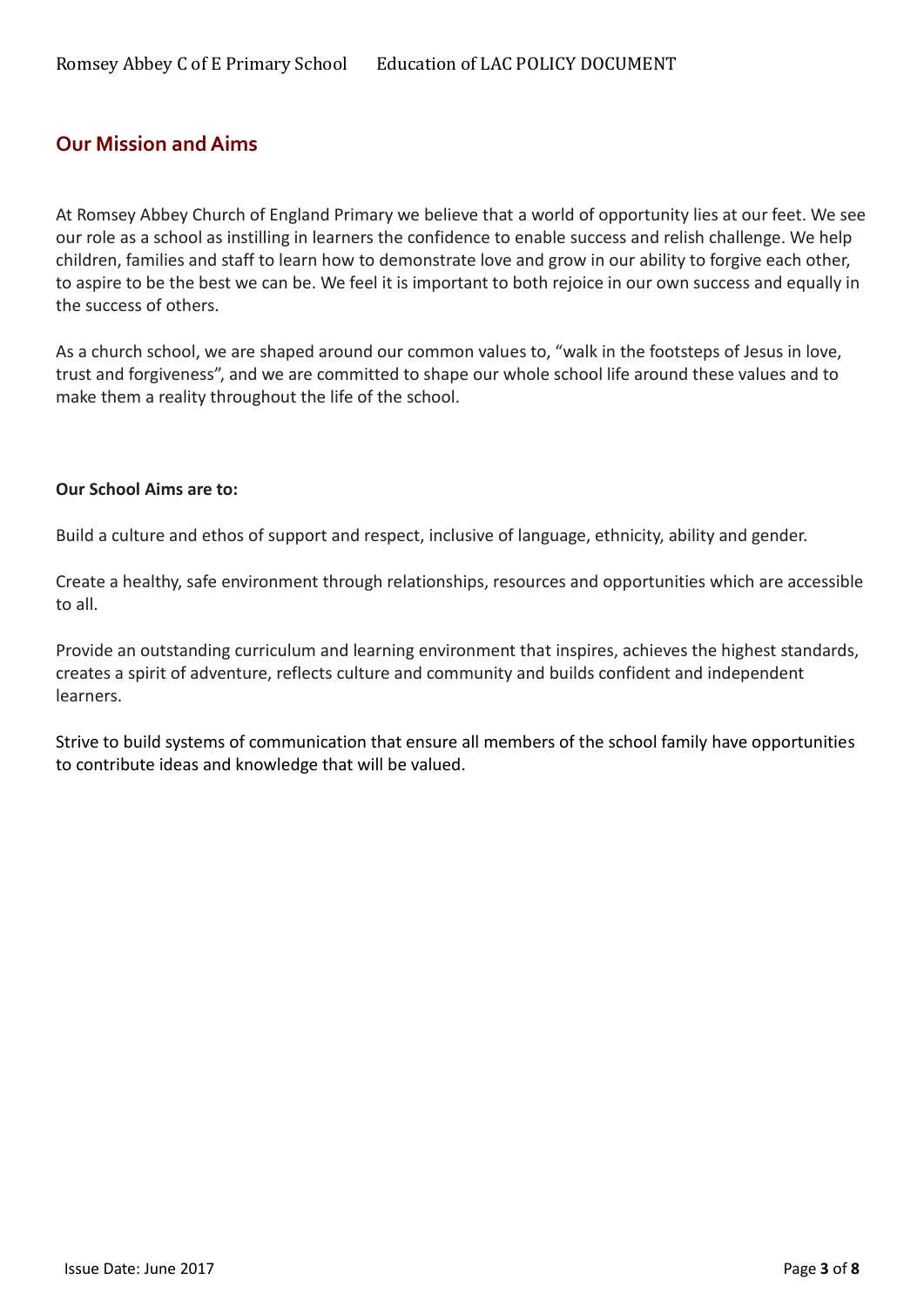## <span id="page-3-0"></span>**Purpose of Policy**

Romsey Abbey Primary School believes that in partnership with relevant Local Authorities as Corporate Parents we have a special duty to safeguard and promote the education of Looked After and Previously Looked After Children.

Children and young people become 'Looked After' either if they have been taken into Care by the local authority, either via a legal route under The Children's Act 1989 or where a voluntary agreement has been reached with the birth family. Most LAC will be living in foster homes but a smaller number may be in a children's home, living with a relative or even be placed back at home with their birth family.

Previously looked-after children are those who are no longer looked after by a local authority because they are the subject of an adoption, special guardianship or child arrangements order. The School believes that in partnership with Local Authorities as Corporate Parents we have a special duty to safeguard and promote the education of looked after and previously looked after children.

#### **AIM**

To provide a safe and secure environment, where education is valued and there is a belief in the abilities and potential of all children.

To support our looked after and previously looked after children and give them access to every opportunity to achieve to their potential and enjoy learning.

To fulfil our schools' role as corporate parents to promote and support the education of our looked after and previously looked after children, by asking the question, 'Would this be good enough for my child?'

### **IN PURSUIT OF THIS POLICY WE WILL**

- Nominate a Designated teacher who will act as their advocate and co-ordinate support for them.
- Nominate a school governor to ensure that the needs of looked after and previously looked after children in the school are taken into account at a school management level and to support the Designated Teacher.
- Support the Designated teacher in carrying out their role by making time available and ensuring that they attend the termly Designated Teacher Network meetings and any specific training on Looked After Children which is required to ensure that they have the most up to date information.
- Review all policies and procedures regularly to ensure that they adequately address the needs of looked after and previously looked after children and that those children have access to all aspects of education, particularly with regard to admissions, curriculum, examinations, extra support and extra curricular activities,.
- Have a clear and consistent plan for attendance at all PEP meetings to ensure coherence and efficiency in planning and attaining targets. The members of staff attending need to be free or made free from teaching commitments to attend PEP meetings.
- PEP meetings will be called every 6 months and more regularly if required.
- Papers required for each PEP meeting will be available prior to the start of the meeting or there will be reading time at the start of the meeting.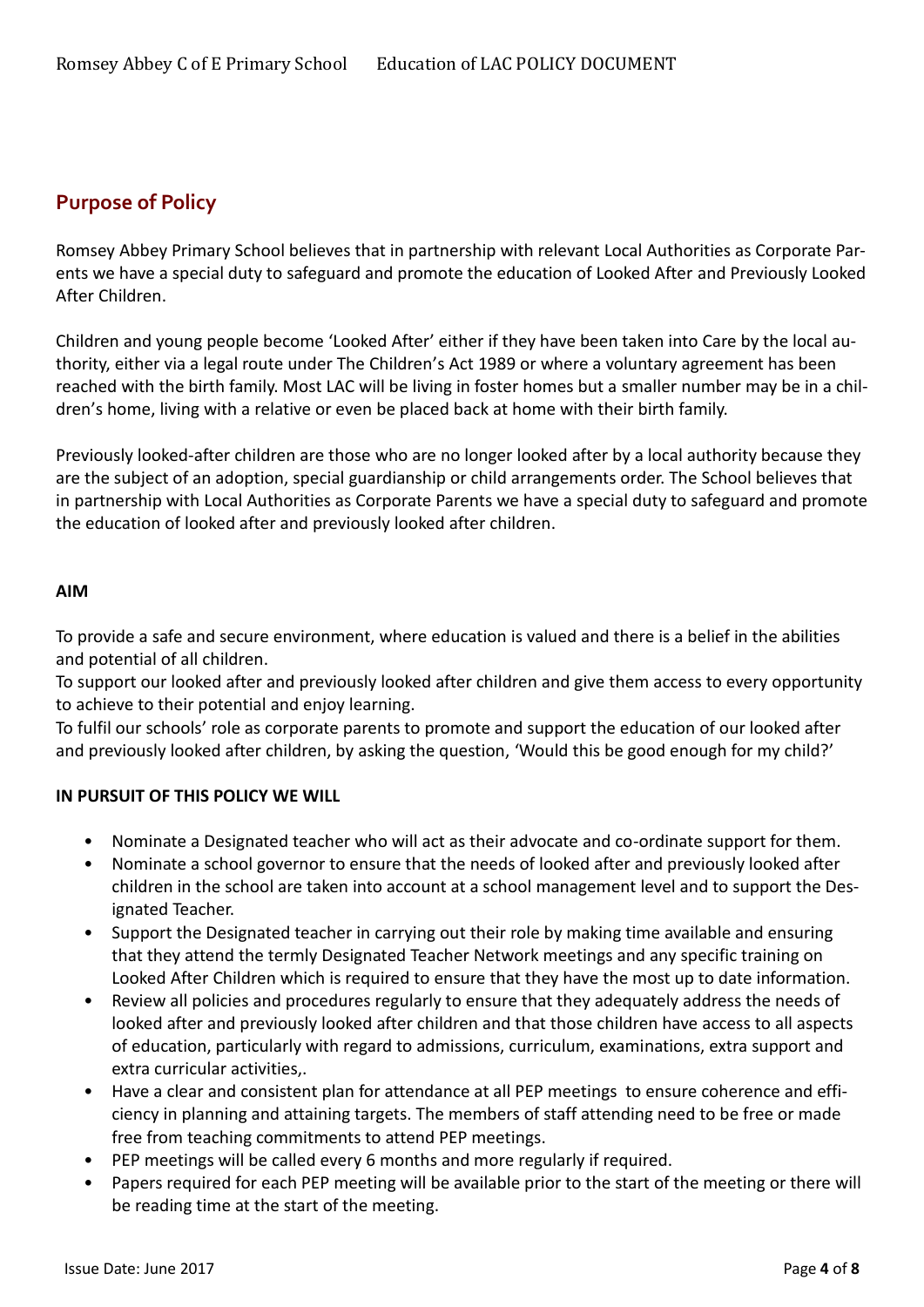- Unless otherwise agreed the child or young person agreed should attend all or part of the meeting and should be released from lessons to do so.
- Following a PEP meeting, Targets and Actions will be circulated to all relevant teaching and support staff immediately after the PEP meeting or as soon as Minutes are received from the Social Worker.
- Further details raised at PEP meetings will be circulated to other teaching and support staff on a 'need to know' basis as agreed at the meeting and, in best practice, agreed with the child or young person concerned
- Discuss issues relating to attendance and/or exclusions with the Virtual School Headteacher to ensure that there is as little disruption to a child's education as possible.

The Designated teacher will:

- Be an advocate for any looked after and previously looked after children in the school.
- Maintain an up to date record of all looked after and previously looked after children who are on the school roll. Ensure that there is a Personal Education Plan for each looked after child/young person to include appropriate targets and above information. This must be compatible with the child's/young person's Care Plan and where applicable include any other school plan, e.g. Education, Health and Care Plan, and associated plans, Transition Plan, Pastoral Support Programme.
- Ensure that someone attends Childrens' Services Reviews on each child/young person and/or always prepares a written report which promotes the continuity and stability of their education.
- Liaise with the Virtual School on a regular basis with regard to the performance, attendance and attainment of Looked After Children.
- Provide the Virtual School with regular updates on attainment and progress by recording this in the child or young person's PEP, enabling the Virtual School Headteacher to have clear tracking data for all Looked After Children
- Ensure that if/when the child transfers school all relevant information is forwarded to the receiving school as a matter of priority.
- Ensure that systems are in place to identify and prioritise when looked after or previously looked after children are underachieving and have early interventions to improve this in line with existing school policy including access to 1:1 tuition.
- Ensure that systems are in place to keep staff up to date and informed about looked after or previously looked after children where and when appropriate. Ensure that looked after or previously looked after children, along with all children are listened to and have equal opportunity to pastoral support in school.
- Ensure that they keep the school up to date with current legislation and its implication for the school in respect of looked after or previously looked after children.
- Report to the Governing Body annually on the academic performance; attendance and exclusions of the looked after or previously looked after children who are on the roll of the school.
- Ensure that the school evaluates the performance data for all looked after or previously looked after children

All staff will:

- as with all children, have high aspirations and celebrate the educational and personal achievement of looked after or previously looked after children;
- ensure entry to examinations for looked after or previously looked after children;
- be familiar with the Guidance on looked after or previously looked after children and respond appropriately to requests for information to support the completion of PEPs and other documentation needed as part of review meetings;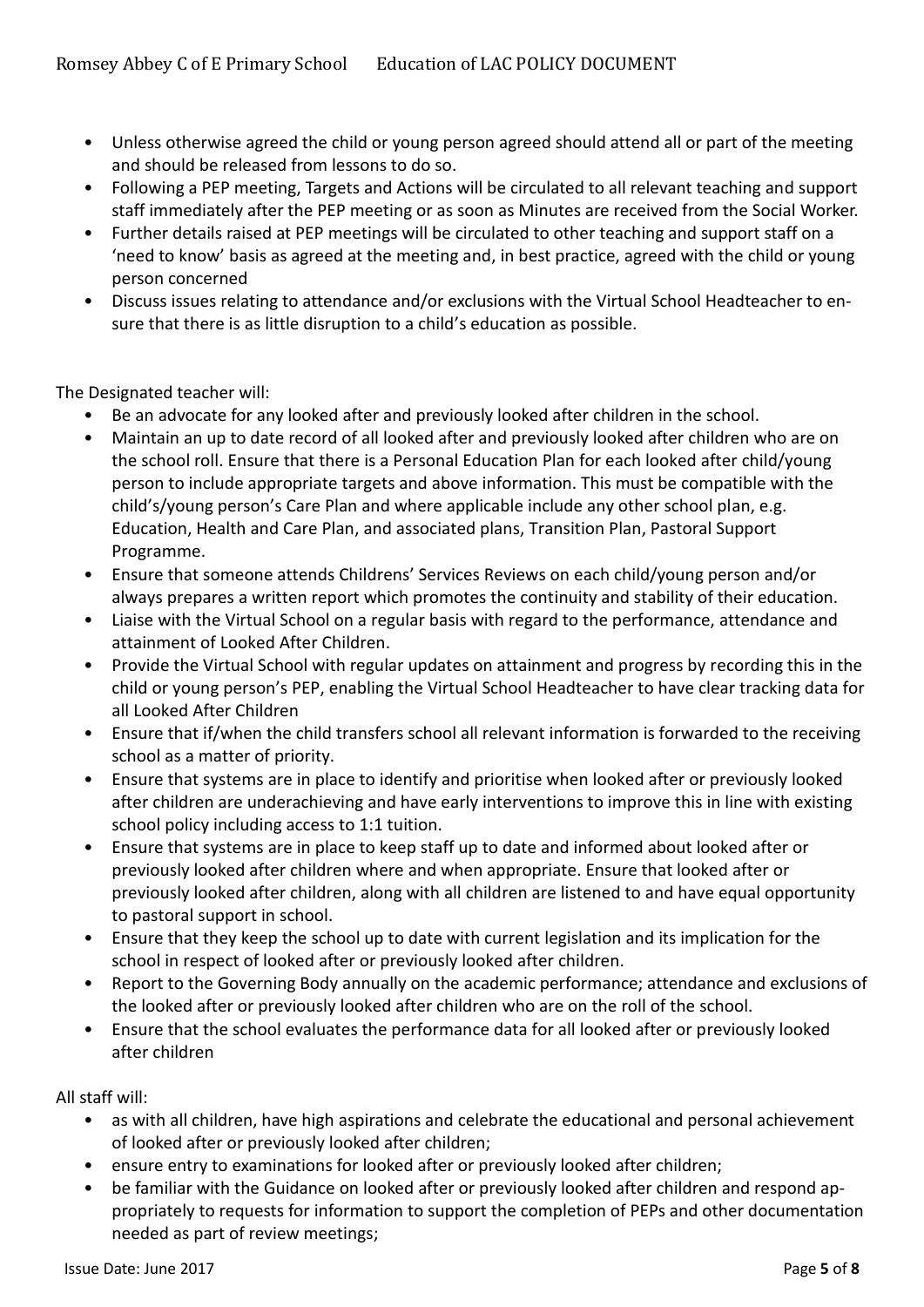• liaise with the Designated Teacher where a looked after or previously looked after children is experiencing difficulty. These may be academic; pastoral; behaviour and/or attendance issues

All governors will:

- ensure that admission criteria (Aided and Foundation) prioritise looked after or previously looked after children, according to the Code of Practice on Admissions
- ensure all governors are fully aware of the legal requirements and Guidance for looked after or previously looked after children;
- ensure that there is a named Designated Teacher for looked after or previously looked after children;
- nominate a governor who links with the Designated Teacher, receives regular progress reports and provides feedback to the governing body
- for child protection and confidentiality reasons, ensure that information will be collected and reported in ways that preserve the anonymity, and respect the confidentiality of the pupils concerned.
- review the effective implementation of this policy, preferably annually and at least every three years.
- ensure that the school's other policies and procedures give looked after or previously looked after children equal access in respect of: - Admission to school - The National Curriculum and public examinations - Additional educational support where this is needed - Extra curricular activities
- Support the local authority in its statutory duty to promote the educational achievement of looked after or previously looked after children
- Ensure that appropriate systems and procedures are in place in the school even if there are no looked after or previously looked after children on roll at the time and that the Designated Teacher continues to attend training and is up to date in regards to the legal processes.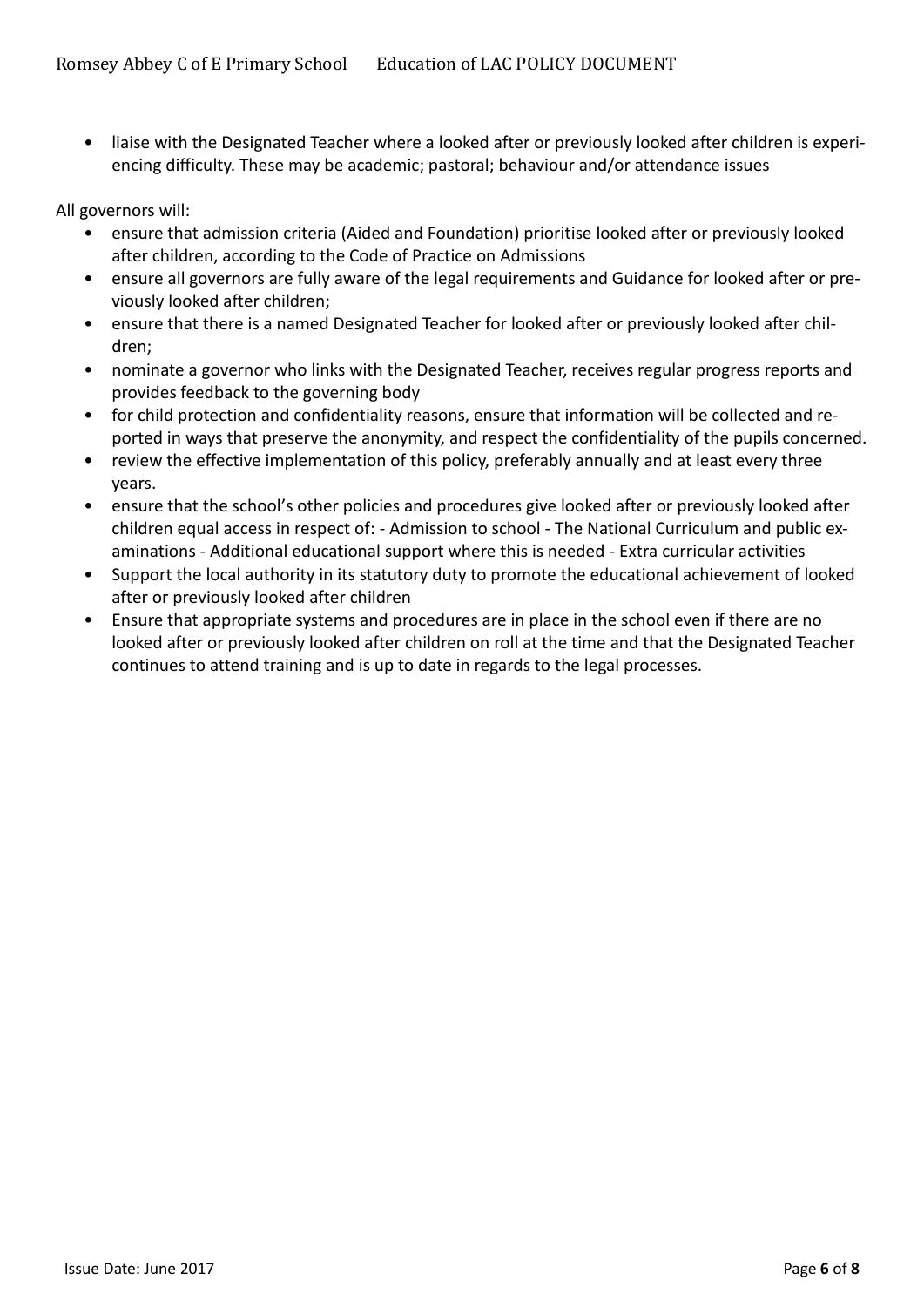### <span id="page-6-0"></span>**Further Information Sources**

### **Links to other policies/documents**

Child Protection Policy Safeguarding Policy SEND Policy Admission Policy

#### **Links to other websites**

Improving the attainment of Looked After Children in Primary Schools – Guidance for School. 2009 [https://www.gov.uk/government/uploads/system/uploads/attachment\\_data/file/190244/01047-2009.pdf](https://www.gov.uk/government/uploads/system/uploads/attachment_data/file/190244/01047-2009.pdf)

#### **Role Holders**

Names of all Role holders specified in this document can be found on the school website: <http://www.romseyabbeyschool.co.uk/>